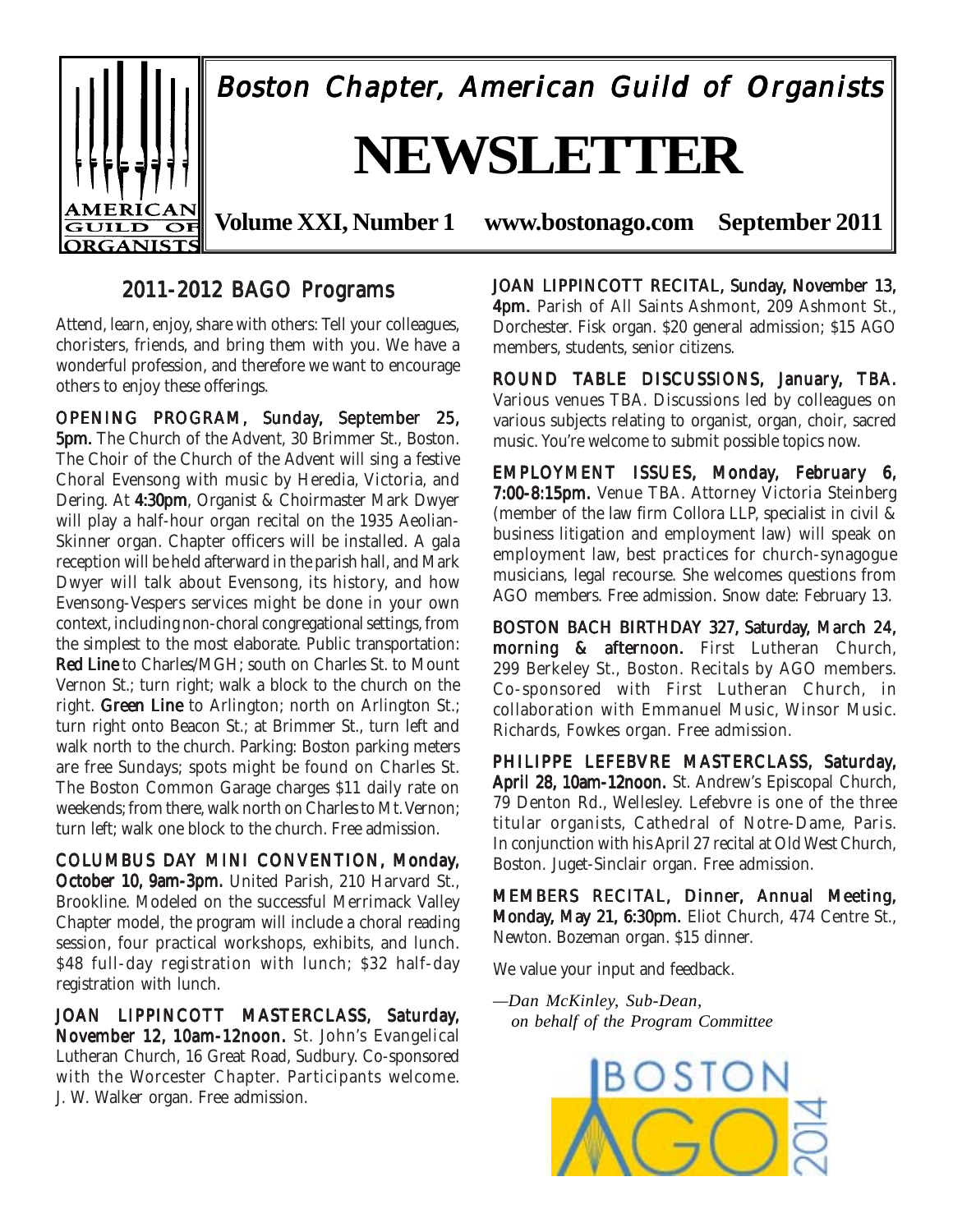## Dean's Message

### Dancing and Singing

Most of my vacation time is spent traveling to "vintage dance" events around the US and Europe, where we experience the social ballroom of the 19th and early 20th centuries through recreating the dances, fashion, and etiquette of the time. We take two or three classes each day given by professionals who have both reconstructed dances from original source material and created new choreographies with those steps. In the evenings we enjoy balls devoted to specific periods of that era in beautiful and historic venues. For the past 18 years I've been one of the organizers of the Newport Vintage Dance Week, shown in these photos by Bill Cunningham of the *NY Times* www.nytimes.com/imagepages/2009/08/07/ fashion/09parties1180.1.ready.html?ref=fashion

Most of us who go to these events are forty to seventy years old and have had little dance training. Some attendees come because they're crazy about all sorts of dancing, while others love anything Victorian. Quite a few are really into costuming. Among us are serious historians, avid Civil War and WW I re-enactors, and people who participate in Renaissance Fairs or Pirate Festivals. We're engineers and computer geeks, professors and doctors, dog groomers and kindergarten teachers, museum staff and actors. And our dance abilities are all over the map!

Isn't that a lot like our church choirs? For some of our singers, it's all about the music, yet it's the camaraderie of a small group that draws others. Some are intimately involved in church life, while others wouldn't cross the threshold when the choir's not singing. Some have significant musical or choral training, some are challenged by simple harmony. Yet all devote their precious free time to choir - because it feeds them somehow. Working under the pressure of time each week, we musicians can too easily focus on the music, and lose sight of the other important things.

Being a student of vintage dance has helped give me perspective on what it's like to be on the other side of the podium. What makes a dance event worth my time, money and energy?

- being introduced to something new
- taking familiar material to a higher level
- strengthening my general skills
- getting stretched and challenged, but not to the breaking point
- hearing simple truths, like "Dance with your eyes" or
- "Don't forget, you're dancing with *people*."

#### *(Continued on next page)*

## **Executive Committee Meetings**

**Tuesdays** at United Parish, 210 Harvard St., Brookline (near Coolidge Corner) 7-9 pm Sept. 27 Nov. 8 Jan 24 March 6 June 5

Executive committee meetings are open to all Chapter members.

Newsletter of the Boston Chapter, American Guild of Organists Published 10 times a year, September-June.

Mailed at standard mail rates from Boston MA. Boston Chapter/AGO c/o Timothy Hughes, Membership Secretary 247 Washington St #24, Winchester MA 01890.

Copyright © 2011, Boston Chapter, American Guild of Organists

## *Boston Chapter AGO Officers 2011-2012*

| Dean<br><u>vwag@aol.com</u>                                                                | Victoria Wagner<br>617-522-0510                     |  |  |  |
|--------------------------------------------------------------------------------------------|-----------------------------------------------------|--|--|--|
| Sub-Dean<br>dan.mckinley@ctr-anglican.org 978-774-3163                                     | Dan McKinley                                        |  |  |  |
| Treasurer<br>JDavid3537@aol.com                                                            | Joel Davidson<br>617-319-9615                       |  |  |  |
| <b>Assistant Treasurer</b><br>dnwitte@hotmail.com                                          | Douglas Witte<br>617-242-0589                       |  |  |  |
| <b>Broadcasts</b><br>cmsteinmetz@verizon.net                                               | Martin Steinmetz<br>781-235-9472                    |  |  |  |
| Chaplain                                                                                   | Rev. Todd Miller<br>617-527-2790                    |  |  |  |
| Competitions<br>$d$ gb137@mac.com                                                          | David Baker<br>617-367-4260                         |  |  |  |
| Examinations<br>glenngoda1545@aol.com                                                      | Glenn Goda<br>617-442-7079                          |  |  |  |
| Library<br>owenbar@juno.com                                                                | Barbara Owen<br>978-465-2068                        |  |  |  |
| Membership Secretary<br>thughes56@comcast.net                                              | Timothy Hughes<br>781-369-1905                      |  |  |  |
| Membership Committee Judy Green<br><u>jlgreen@green-associates.com</u> 617-482-3044        |                                                     |  |  |  |
| Newsletter<br>swist@comcast.net                                                            | Jim Swist<br>781-799-0286                           |  |  |  |
| Organ Advisory<br>smhill42ne@earthlink.net                                                 | Richard Hill<br>508-238-6081                        |  |  |  |
| Placement<br>janet.hunt@sjs.edu                                                            | Janet Hunt<br>617-202-5241                          |  |  |  |
| Professional Development<br>$\phi$ cthigbe@aol.com                                         | Charlene Higbe<br>617-495-4518                      |  |  |  |
| Recording Secretary<br>nstpe@hotmail.com                                                   | Nancy Timmerman<br>617-266-2595                     |  |  |  |
| Registrar<br>lmark.slawson@gmail.com                                                       | Mark Slawson<br>617-835-5189                        |  |  |  |
| SPAC<br>cmsteinmetz@verizon.net                                                            | Martin Steinmetz<br>781-235-9472                    |  |  |  |
| <b>Substitutes</b><br>jtlawton@mac.com                                                     | Joshua T. Lawton<br>617-926-1042                    |  |  |  |
| YOI<br>cvmswillie@comcast.net                                                              | Mary Sue Willie<br>978-369-2363<br>Stephanie Budwey |  |  |  |
| sbudwey@hotmail.com                                                                        |                                                     |  |  |  |
| Auditors<br>darylbichel@aol.com                                                            | Daryl Bichel<br>617-312-8328<br>Claire Decusati     |  |  |  |
| decusati@verizon.net                                                                       | 781-582-8722                                        |  |  |  |
| Region I Councillor<br>clduerr@gmail.com                                                   | Cheryl Duerr<br>781-860-8893                        |  |  |  |
| District Convener<br>rbrownel@capecod.net                                                  | Robert Browne<br>508-432-7238                       |  |  |  |
| Webmaster<br>marknelson@cbfisk.com                                                         | Mark Nelson<br>978-283-1909                         |  |  |  |
| <i>Executive Committee</i>                                                                 |                                                     |  |  |  |
| Kathleen Adams, R. Harrison Kelton,                                                        |                                                     |  |  |  |
| Christian Lane, Nadia Stevens,<br>$\mathbf{r}$<br>$\sim$ $\alpha$ $\alpha$<br>$\mathbf{1}$ |                                                     |  |  |  |

Susan DeSelms, Elisabeth (Buffy) Gray, Carole Lawton, David Tierney Bryan Ashley, Christine Hogan Harry Huff, Brandon Santini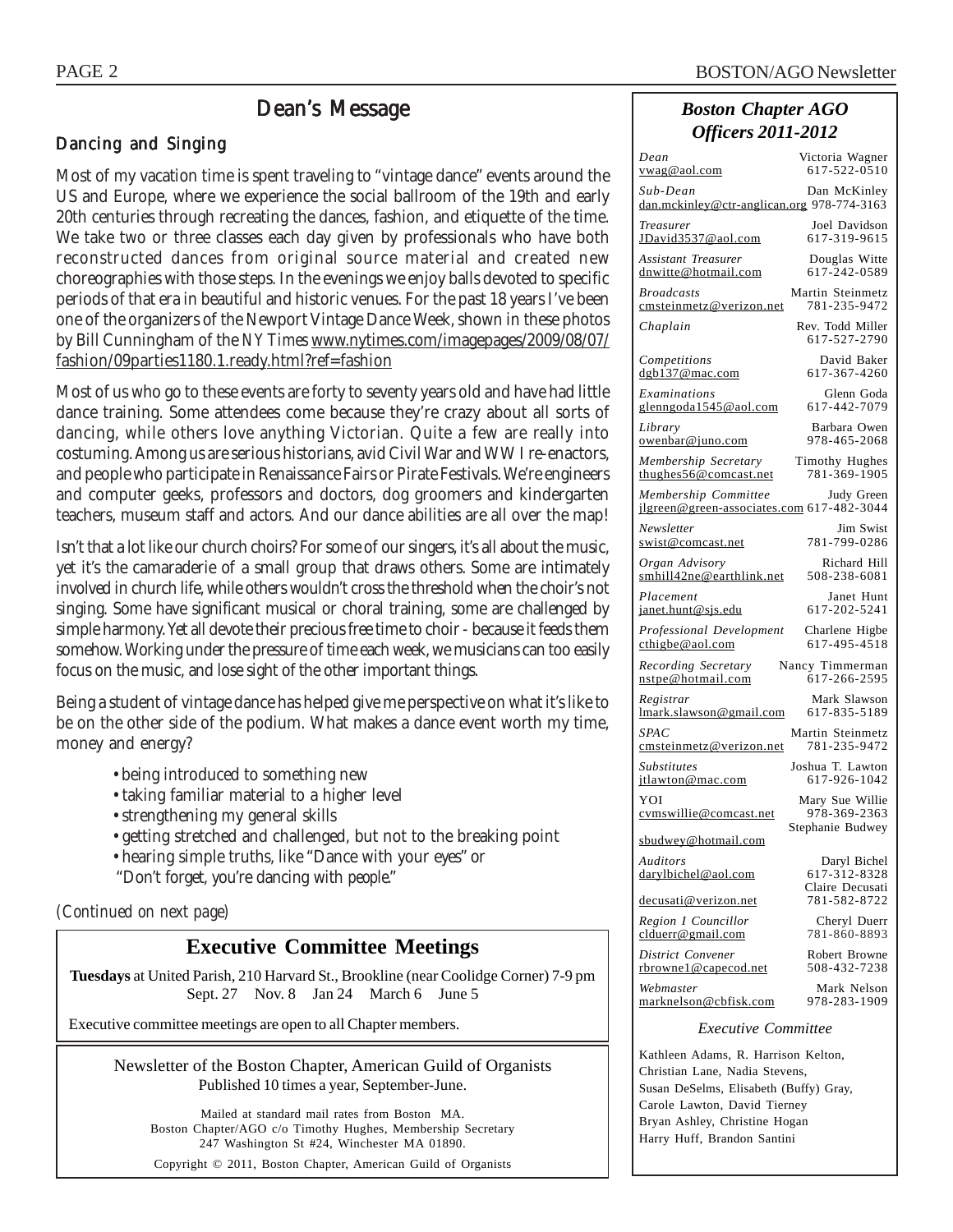- having a social time with others, laughing, making memories with friends old and new
- being inspired by something beautiful

It doesn't take much imagination to translate this to my work as a choir director. Why should someone devote an evening and morning each week to sing in a choir I direct? What do I need to do at each rehearsal to make it worth their while?

Asking these questions is important as I plan the coming year. It's my constant hope that on most weeks they leave a rehearsal feeling better - about music, and about their spirits - than they did when they arrived. For if they are fed by that experience, then so am I.

*—Vickie Wagner*

## Professional *WHAT*?

In today's world, there doesn't seem to be a common understanding of what education, training, or experience a musician should have before being employed in a position of leadership. Likely there is no one-size-fits-all, especially in the US in the  $21<sup>st</sup>$  century. However, the need is greater than ever for musicians to continue learning, practicing, communicating, and generally improving in their chosen field.

In sports, there is a specific distinction between amateur and professional status; while there may not be an official distinction of this type for musicians, anyone who performs in public in any way should give some thought to whether they wish to be considered amateur or professional. Do you accept salary, fees, or commissions? Are you responsible for programming? Do others look to you as a source of musical knowledge? Are certain performance standards expected? And, here's a question often overlooked: Do others consider you a professional musician?

The AGO was started by professionals for professionals. The development of a professional musician takes time, energy, and commitment. The resources of the AGO and interaction with other professional musicians will go a long way toward this goal.

The Professional Development Committee is a small group of BAGO members who pay attention to some of the basic themes, such as salaries, benefits and other workplace issues. As another fall gets underway, think of what may be at stake in your own musical life and whether this may be an area of the Guild in which you could make a difference in the professional life of musicians. Anyone interested or intrigued? Please be in touch! (cthigbe@aol.com)

## Message from the Regional Councillor

I am deeply honored to have been appointed by the National Council to serve the remainder of Lary Grossman's term as Councillor for Region I. In May, Lary's wife Moira Brady was diagnosed with stage 4 cancer which has metastasized. This devastating illness has made it impossible for him to continue in his role as Councillor. Lary and Moira have a 13 year-old daughter. Please keep them in your prayers.

I was lucky to have worked with Lary in Regional leadership It was a very fertile time collaborating, brainstorming and implementing ideas. The opportunity to create with so many talented and committed people has truly been a gift. Since 2007, Lary has earned the respect of our colleagues across the 6 New England states. He oversaw the Rhode Island and Boston Regionals, directed the Springfield POE in 2007 held at Smith College, and hosted the entire state of Maine at a first ever All-Maine mini-convention this spring.

Lary has been a strong voice on National Council, ever advocating for needs at the local and regional levels. He has worked tirelessly for *Progress over Process* and was a strong voice for change. His insights, keen observations and deep commitment to the Guild will be missed. I hope that at some point we'll see him back in Guild leadership. You may contact Lary at:

elg@bradygrossman.com

24 King St. Hatfield, MA 01038 413-247-9426 (h)

It's the beginning of a new season and a world of possibilities awaits us.

• You can make it happen- be part of the solution! The Guild is what we make it – collectively and individually.

• Get involved – at this point we still have major chairs open on the 2014 Convention Steering Committee – pitch in and help us make it great.

• Contact friends who haven't renewed their membership – invite them to go to a meeting or concert with you.

Get out and go to concerts, lectures and conventions and support your friends and colleagues – you could even cross a state line to Portland or Providence.

Say YES!!! when asked to give, whether talent or money.

Mentor a young organist or a new organist – our future depends on it. Programs like POE 2011 must have our full support. Hats off to Chris Lane for this WOW!! program and for taking us further toward bringing the organ into the mainstream musical community. (By the way, it's still not too late to contribute. christian\_lane@harvard.edu) I welcome you to contact me with your hopes and dreams for the Region and the Guild at clduerr@gmail.com. Check out our Regional Blog at AGORegionI.blogspot.com.

*—Cheryl Duerr, Councillor for Region I*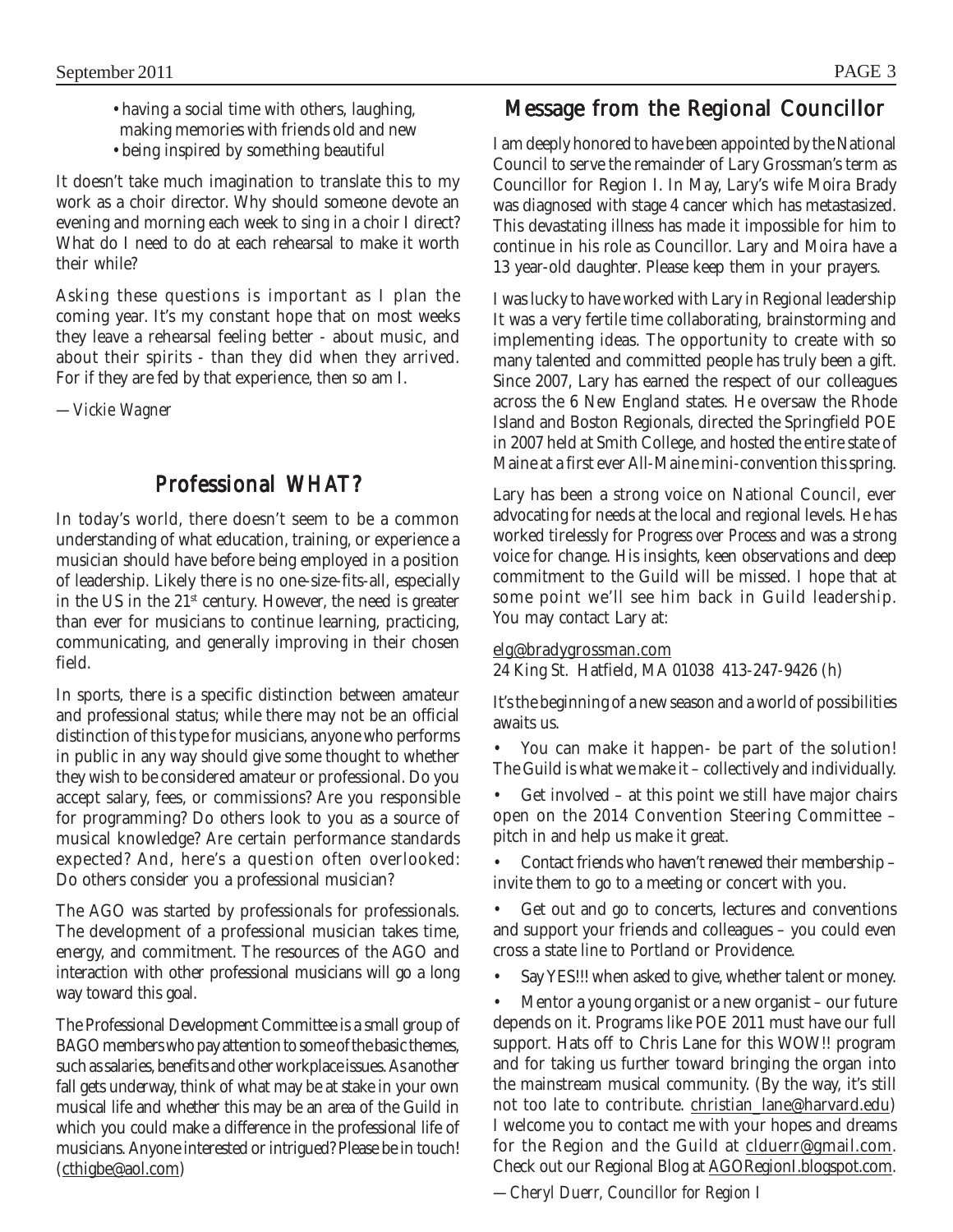## Pipe Organ Encounter 2011

One July 17, following nearly two years of dreaming and planning, thirty-three of the country's most promising young organists and budding organ builders arrived in downtown Boston for a week of education, exploration, and enchantment. The Boston Chapter's two specialized Pipe Organ Encounters — one for advanced high school players and one for those interested in the technical aspects of organ design and construction — proved to be unparalleled in the twenty-four year history of the POE program, and were an unqualified success.

Each of the twenty-two students enrolled in POE/Advanced submitted application for acceptance into the program, including an audition recording and a letter of recommendation (the acceptance rate was roughly 50%). The students invited to participate represented "Advanced" in the very best sense of the word: while not every student played equally difficult repertoire, each was advanced relative to his/her age, technical training, and the opportunities available in his/her unique background and upbringing. Those students invited to participate submitted thoughtful, quality applications and compelling recommendations. Yet, more importantly, each demonstrated learned skill, exceptional promise, and potential for growth as a participant in the program.

And grow they did.

From the moment our opening meeting commenced on Sunday afternoon, it was clear these students were here not only to have fun, but also to learn. Throughout the week, each studied privately with at least two members of our stellar faculty, a group of eleven of the country's most respected organ pedagogues (each of whom represented a collegiate organ department to which many of the students will apply). In addition, students participated in master classes and attended workshops led by both faculty members and local professionals on topics as varied as improvisation, practice techniques, service playing, organ history, body awareness, career development, and college admissions. Each day was packed full of activity, including the rare opportunity to explore inside the organ at Symphony Hall, and the week culminated with recitals on Friday afternoon in which each student performed admirably and comfortably despite an oppressive heat wave.

Our technical students spent the week in organ chambers and at organ shops learning the intricacies and opportunities inherent in the field of organ construction. Beginning on Monday at the workshop of C.B. Fisk, Inc. in Gloucester, the eleven students attended half a dozen sessions with the craftsmen at Fisk, culminating at the end of the day with the opportunity for each student to try his or her hand at voicing a flue pipe! Tuesday was spent learning about electro-pneumatic organs with Nelson Barden and the team from Spencer Organ Company, and on Thursday, the students actually aided in the installation of Fisk's new organ at Harvard University by forming a pipe chain and helping to install several ranks of flue pipes in scorching summer heat. Throughout the week, students visited and explored several notable instruments, including the Boston University Symphonic Organ, the Skinner organ at United Parish, Brookline, the new Fisk organ for Christ Church, Andover, and the mammoth instrument at Holy Cross Cathedral. Lectures on American organ building by Jonathan Ambrosino and Barbara Owen helped to round out the week's activities.

All students, both Advanced and Technical, travelled to Groton, Ma., on Wednesday to explore the famous Aeolian-Skinner organ at Groton School and the restored Wurlitzer theater organ at Shanklin Music Hall. The afternoon concluded with a stellar performance on the Wurlitzer by POE/Tech Director Jonathan Ortloff before the group set off for Methuen Memorial Music Hall to attend one of the week's two POE faculty recitals.

The Methuen program was but one of six public concerts that formed a festival of organ music in Boston. Nathan Laube, a POE alum who has enjoyed astounding national and international success in recent years, opened the week with an exceptional recital at The First Church of Christ, Scientist ("The Mother Church") to an audience of nearly 400. Monday's well-attended faculty recital featured two diverse instruments – the new Richards and Fowkes organ at First Lutheran Church and the 1936 Aeolian-Skinner at Church of the Advent. Tuesday's program at Old West Church featured our five resident "Young Artist" chaperones performing the premieres of five commissioned works by area composers. These new works, each quite different in affect and style, are a welcome addition to the repertoire, and each is of a difficulty level appropriate for our students. To round out the programming, Peter Krasinski demonstrated his considerable skills as *improvisateur* on Thursday evening during a showing of the classic silent film, "The Cameraman."

Our festival concerts were well attended throughout the week and accomplished one goal of Boston Pipe Organ Encounters: that not only our students would encounter this beloved instrument, but that the public would also have ample opportunity to engage our oft misunderstood yet timeless musical machine.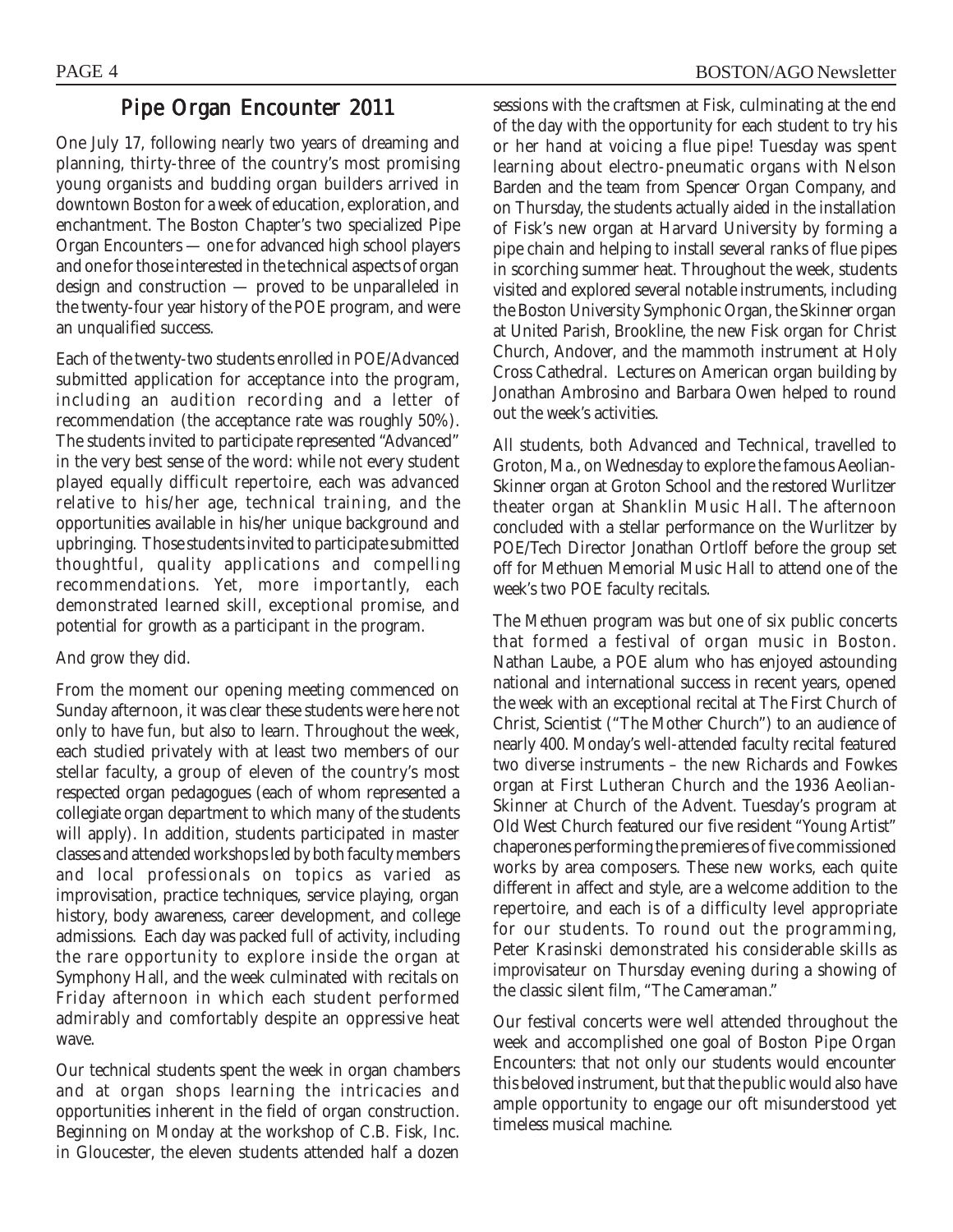Our city has a richer organ history than almost any American counterpart, yet as *Boston Magazine* quipped while listing POE in its weekly "to-do" list, most people have no idea this is the case. POE promoted organ art and organ education in a manner that we, as a Chapter, could endeavor to do regularly and steadily. If we are to see our profession thrive and grow, we must engage our own instrument enthusiastically and actively, demonstrating the same spirit of wonder and awe that engulfed our thirty-three students throughout the week. Boston's organ culture can and should be an active part of the city's broader cultural pulse, and I hope this experience might propel us to take a more active role in promoting our instrument beyond the walls of our individual churches and the metaphorical walls of our professional community.

POE would not have been successful without the help of those Chapter members who graciously gave of their time and treasure to ensure its success, and they deserve our sincere thanks. In a chapter as large as ours, one might assume that individual member investment would unquestionably be adequate, if not pervasive. As this was not the case with POE, the efforts of those members who did chaperone or otherwise contribute to the week are all the more valued and appreciated. The POE committee thanks all the churches, faculty, lecturers, organ builders, and volunteers who contributed to make POE a resounding success and a memorable week for all who attended, whether student or enthusiast.

As one student's mother recently wrote in a note accompanying a generous post-POE financial gift, "It isn't very often a student gets everything he could hope for, and it was a very humbling feeling for my son. He came away after all the fun wanting to try harder than ever. Thank you."

Thank you for your help in making POE a memorable and life-changing event for our students and our community.

*—Christian Lane*

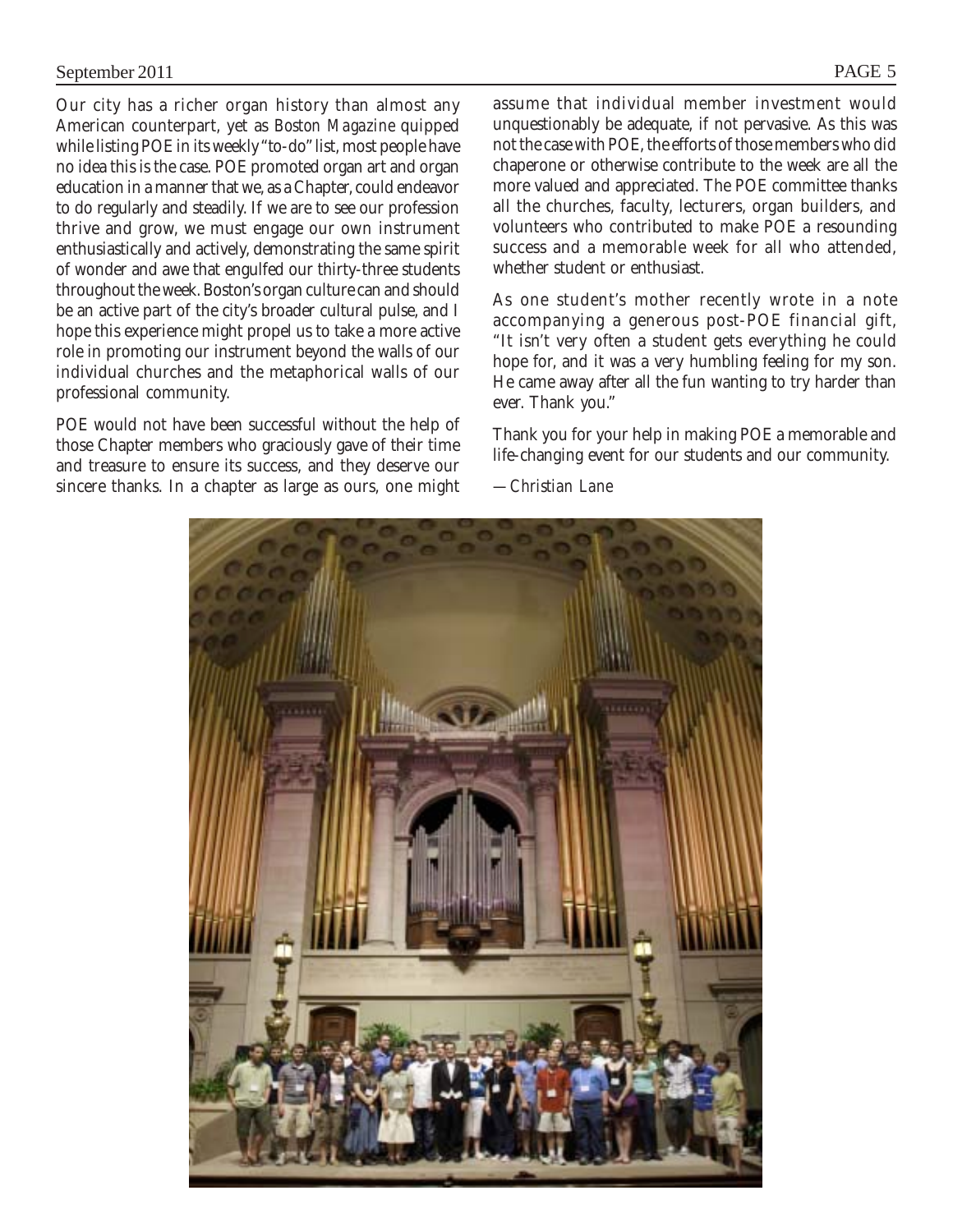## **BOSTON/AGO CONCERT CALENDAR**

#### Friday, September 2 12:00 noon

Carla Chrisfield, soprano; William Merrill, piano: Dvorak, Rorem, Mendelssohn, Gounod, Chausson, Bizet, Chabrier, Literes. First Parish in Lexington, 7 Harrington Rd, Lexington MA. 781-862-8200 <u>fplex.org</u> Free **h** 

#### Saturday, September 3 10:00 am

Big Moose Bach Fest: Victor Hill: Lecture on Bach & Math. Randolph Town Hall, 130 Durand Rd, Randolph NH. 603-326-3242 Donation h

#### 2:30 pm

Big Moose Bach Fest: Christa Rakich & Peter Sykes, organ & harpsichord: Clavierübung III. St Kieran Community Center for the Arts, 155 Emery St, Berlin NH. 603-326-3242 Donation h

#### 7:30 pm

Big Moose Bach Fest: Chamber music, solo cantatas with organ, harpsichord, original instruments. Gorham Town Hall facing the Town Common, Gorham NH. 603-326-3242 Donation h

#### Sunday, September 4 4:30 pm

Big Moose Bach Fest: Choral works with 2 organs & original instruments. St Barnabas Episcopal Church, 2 High St at Main, Berlin NH. 603-326-3242 Donation h

#### 7:00 pm

Maine Church Pianists & Organists: Annual Keyboard Concert. Ogunquit Baptist Church, 157 Shore Rd, Ogunquit ME. 207-646-2160 Donation

#### Midnight

Mark Steinbach, organ: Messiaen, Vierne, Bach, Liszt. Sayles Hall, Brown University, Providence RI. 401-863-2344 Free h

#### Monday, September 5 7:00 pm

Christa Rakich, organ: Böhm, Bach, Woodman. Courtyard reception follows. First Lutheran Church, 299 Berkeley St, Boston. 617-536-8851 \$15/10 music@flc-boston.org

### Tuesday, September 6 12:15 pm

Povl Balslev, organ: Bach, Madsen. King's Chapel, 58 Tremont St, Boston. 617-227-2155 Donation \$3 h kings-chapel.org

#### Friday, September 9 12:00 noon

Windhammer Chamber Players, Woodwind Quintet + Piano: Sextets by Erwazen, d'Indy, Blumer. First Parish in Lexington, 7 Harrington Rd, Lexington MA. 781-862-8200 fplex.org Free h

#### 12:15 pm

Luca Massaglia, organ. Trinity Church, 206 Clarendon St, Boston. 617-536-0944 Don \$5 h

#### Tuesday, September 13 12:15 pm

Zina Schiff, violin; Christopher Merritt, flute; Steven Machtinger, viola; Heinrich Christensen, organ: Bach, Mozart, Quantz. King's Chapel, 58 Tremont St, Boston. 617-227-2155 Donation \$3 h kings-chapel.org

#### Friday, September 16 12:00 noon

Shaylor Lindsay, piano; Ken Stalberg, violin; Lynn Nowels, cello: Schubert *Piano Trio in B-flat Major,* others. First Parish in Lexington, 7 Harrington Rd, Lexington MA. 781-862-8200 fplex.org Free h

#### 12:15 pm

Angela Kraft Cross, organ. Trinity Church, 206 Clarendon St, Boston. 617-536-0944 Don \$5 h

#### 8:00 pm

Leo Abbott, Barbara Bruns, Mark Dwyer, Carolyn & John Skelton, organ; Christopher Walter, piano; Allen Combs, tenor: Memorial Concert in appreciation of Sally Slade Warner. Methuen Memorial Music Hall, 192 Broadway, Methuen MA. www.MMMH.org Donation h

#### Saturday, September 17 8:00 pm

Exsultemus & Newton Baroque: Telemann Cantatas from *Harmonischer Gottesdienst.* Second Church in Newton, 60 Highland St, W Newton MA. 857-998-0219 exsultemus.org

#### Sunday, September 18 2:00 pm to 6:00 pm

Boston Singers' Resource Pre-Selected Solo Auditions; Timothy Steele, accompanist. Payson Park Church, Belmont MA. 978-352-5058 \$25 BSR/\$45 BostonSingersResource.org

#### 3:00 pm

Heinrich Christensen, organ; Jodi Hagen, violin. Church of St John the Evangelist, 172 Main St, Hingham MA. 781-749-1535 Donation \$16/14

#### Tuesday, September 20 12:15 pm

John Murelle, baritone; Lucy Banner, piano: "Sea Fever" King's Chapel, 58 Tremont St, Boston. 617-227-2155 Donation \$3 h kings-chapel.org

#### Friday, September 23 12:00 noon

John Kramer, solo piano: "A Little Night Music" Debussy, Chopin, Albright, Liszt, Monk, Kramer. First Parish in Lexington, 7 Harrington Rd, Lexington MA. 781-862-8200 fplex.org Free h

#### 12:15 pm

Nicholas Bideler, organ. Trinity Church, 206 Clarendon St, Boston. 617-536-0944 Don \$5 h

#### 8:00 pm

James Higdon, organ: Jehan Alain Centennial Recital. Sayles Hall, Brown University, Providence RI. 401-863-2344 Free h

#### 8:00 pm

Luc Beauséjour, organ. Old West Church, 131 Cambridge St, Boston. 617-739-1340 \$20/15 OWOS/ 10 sts,srs oldwestorgansociety.org

### Sunday, September 25 3:00 pm

Organ recital honoring Hope Mehaffey, organist, for her 50 years at First Lutheran. First Lutheran Church, 900 Main St, Brockton MA. Donation **h** 

#### 3:00 pm

Rosalind Mohnsen, organ. St Anthony's Church, 1359 Acushnet Av, New Bedford MA 508-993-1691 Donation

#### 3:00 pm

FOKO Centennial Celebration: Audience singing, organ music, massed choir Hymn Sing. Merrill Auditorium at City Hall, 389 Congress St, Portland ME. 207-842-0800 h

#### 4:30 pm

BAGO Opening Program. Mark Dwyer, organ recital; Choir of the Church of the Advent: Choral Evensong: Heredia, Victoria, Dering. Church of the Advent, 30 Brimmer St, Boston.

#### 5:00 pm

Boston Clavichord Society presents Luc Beauséjour, clavichord: Sweelinck, Froberger, Purcell, Fischer, Kuhnau, Bach. Gore Place, 52 Gore St, Waltham MA 781-891-0814 \$15/10 BCS/sts free

#### 5:00 pm

Christian Lane, organ: Franck, Jongen, Liszt, Vierne, Whitlock. The Memorial Church at Harvard University, Cambridge. 617-495-5508 Free memorialchurch.harvard.edu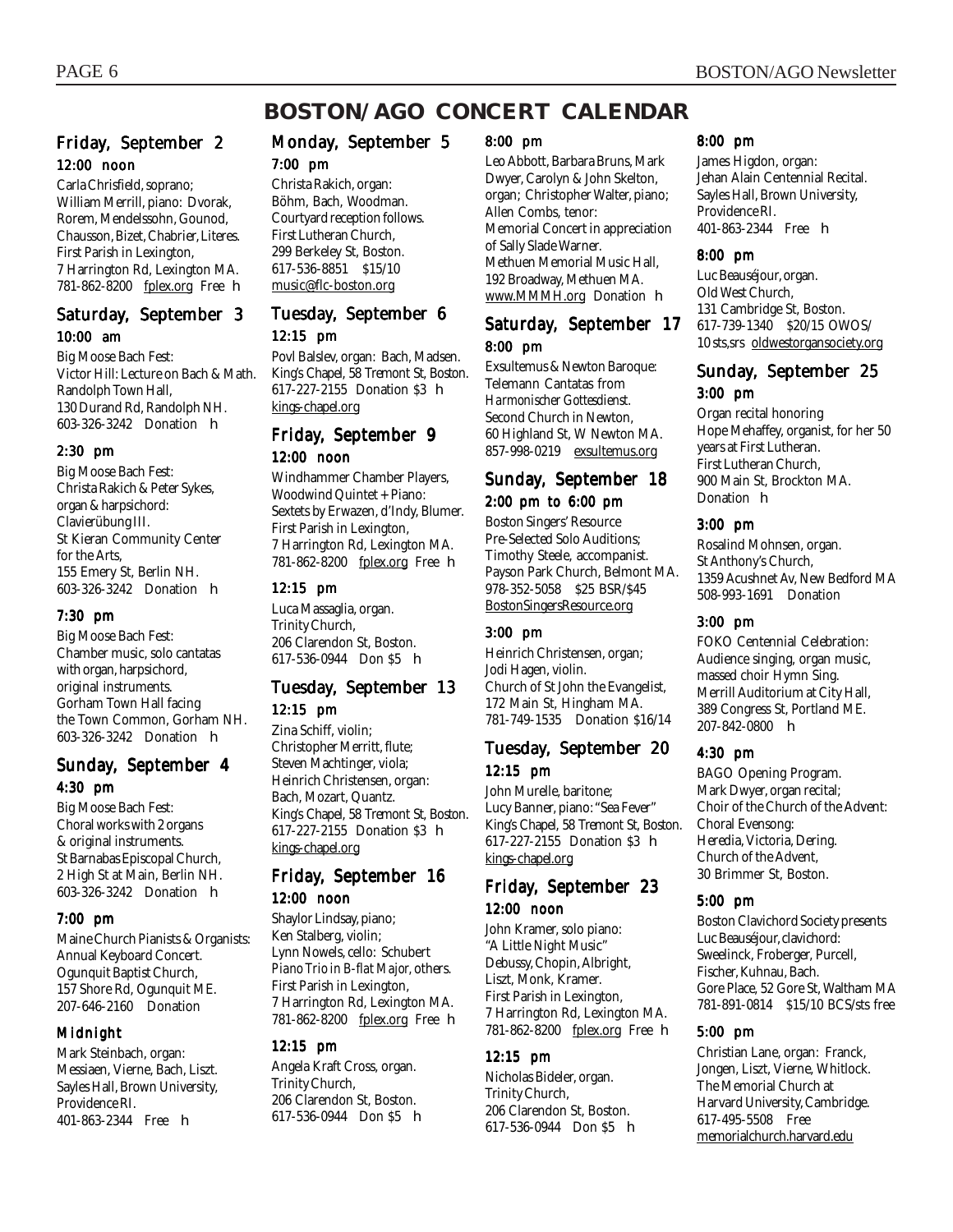### Tuesday, September 27 12:15 pm

Yun Thwaits & Hong Wei Gao: Traditional Chinese Music. King's Chapel, 58 Tremont St, Boston. 617-227-2155 Donation \$3 h kings-chapel.org

### Wednesday, September 28

12:15 pm

Richard Hill, organ. Unity Church, 13 Main St, N Easton MA. 508-238-6081 Free h

#### Friday, September 30 12:00 noon

Mary Neumann, flute; Berit Strong, guitar: Mountain Songs

by Robert Beaser & others. First Parish in Lexington, 7 Harrington Rd, Lexington MA. 781-862-8200 fplex.org Free h

#### 12:15 pm

Eric Dombrowski, organ. Trinity Church, 206 Clarendon St, Boston. 617-536-0944 Don \$5 h

#### Sunday, October 2 5:30 pm

Choir of Men & Boys, All Saints' Ashmont (Sheranian, *org/dir*): Solemn Evensong & Benedition. Tomkins, Handl, Howells. S. Stephen's Church, 114 George St, Providence RI. 401-421-6702 Donation

### Friday, October 7 12:00 noon

Esprit de Cors, horn ensemble (Archibald, *cond*): Orig & arranged works for large horn ensemble. First Parish in Lexington, 7 Harrington Rd, Lexington MA. 781-862-8200 fplex.org Free **h** 

#### 12:15 pm

Jacob Street, organ. Trinity Church, 206 Clarendon St, Boston. 617-536-0944 Don \$5 h

## Monday, October 10

9:00 am to 3:00 pm BAGO Columbus Day Mini Convention. United Parish, 210 Harvard St, Boston. \$48 full day/\$32 half day

#### Friday, October 14 12:00 noon

Savoyard Light Opera Company: Gilbert & Sullivan selections from *The Yeoman of the Guard,* others. First Parish in Lexington, 7 Harrington Rd, Lexington MA. 781-862-8200 fplex.org Free h

#### 12:15 pm

Ulrike Northoff, organ. Trinity Church, 206 Clarendon St, Boston. 617-536-0944 Don \$5 h

#### Saturday, October 15 8:00 pm

Exsultemus & Newton Baroque: Telemann Cantatas. *See Saturday, Sept 17 at 8:00 pm.*

#### Sunday, October 16 4:00 pm

Almut Roessler, organ. St John's Episcopal Church, 48 Middle St, Gloucester MA. stjohnsgloucester.org \$15/10 h

# Friday, October 21

12:15 pm Brandon Santini, organ. Trinity Church, 206 Clarendon St, Boston. 617-536-0944 Don \$5 h

#### 7:00 pm

Bálint Karosi, organ: Franz Liszt 200th Birthday Celebration. St Cecilia Church, 18 Belvidere St, Boston. 617-536-4548 Donation h

#### Sunday, October 23 5:30 pm

James Busby, Organ/Choirmaster; Men of Schola Cantorum; Tobias Andrews, French Horn: Frescobaldi-Bonnet *Messa delli Apostoli,* Woodman *Chamber Sonata II,* Liszt *Fantasie & Fuga über den Choral "Ad nos, ad salutarum undam"* S Stephen's Church, 114 George St, Providence RI. 401-421-6702 Donation

### Friday, October 28 12:15 pm

Stephen Kalnoske, organ. Trinity Church, 206 Clarendon St, Boston. 617-536-0944 Don \$5 h

# 2011-2012 Chapter Election Results

| Membership Secretary        |
|-----------------------------|
| Treasurer:                  |
| <b>Recording Secretary:</b> |
| Registrar:                  |
| <b>Assistant Treasurer:</b> |
| Auditors:                   |
| <b>Executive Committee:</b> |
|                             |

 $\gamma$ : Tim Hughes Joel Richard Davidson Nancy Spinka Timmerman Mark Slawson Douglas Witte Daryl Bichel and Claire DeCusati Bryan Ashley, Christine Hogan, Harry Huff and Brandon Santini

## Descants and Harmonizations

BAGO member Carl Klein has just published a volume of

### 100 DESCANTS and HARMONIZATIONS,

written over his past 12 years at The (Episcopal) Parish of the Good Shepherd, Waban.

Contact him at CDNK@verizon.net or 781-274-8406 if you wish to purchase a copy.

## Advertising 2011-2012

The back page ad space is available at \$85 for December, January, and March through June issues this season. You may reserve space now for the 2011-2012 season it goes fast and I regularly turn down many requests. There is a limit of two back page ads for any one organization per season.

Inside quarter-page ads are available at any time without reservation for \$25.

Also note that, for no charge, we will always run short classified ads for members - music/instruments to buy/ sell, or similar type things.

## Next Deadline: September 9 for October Issue

Please send all notices, news, and articles to:

Jim Swist, 34 Jason Street #2, Arlington MA 02476 Or e-mail to swist@comcast.net (please no phone calls) (inline mail text or .doc/.pdf file attachment)

Include: day, date, time, brief description of program, location, address, phone number, price (or donation/free) and whether handicap-accessible.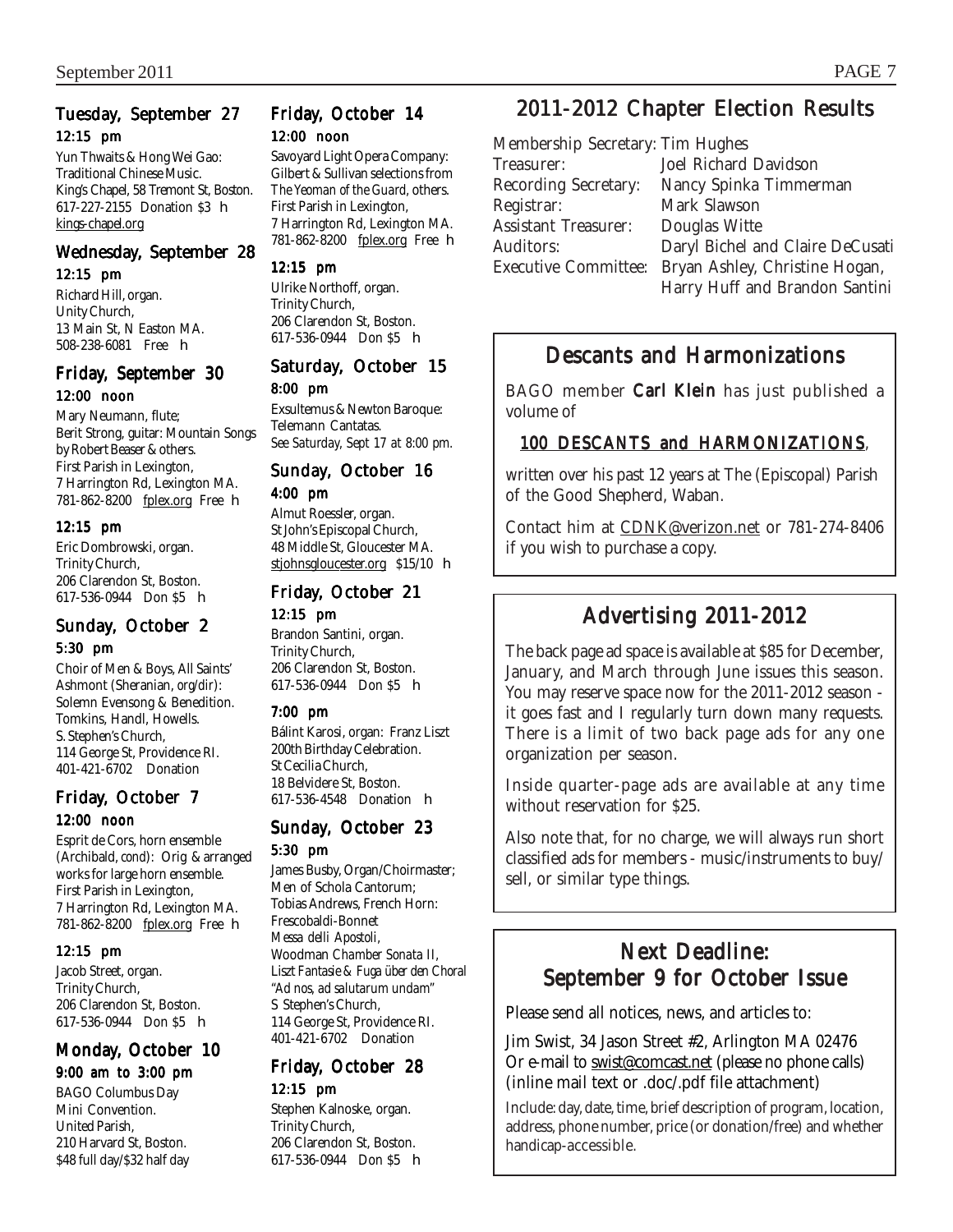### AGO Boston Chapter Substitute List

**UPDATED August 2011** 

| Available<br>Sundays?     | Name                                      | Phone                                                                    | E-mail                                                    | From/Driving radius                          | Denominations<br>Comfortable w/ | Available<br>as Interim? |
|---------------------------|-------------------------------------------|--------------------------------------------------------------------------|-----------------------------------------------------------|----------------------------------------------|---------------------------------|--------------------------|
| No                        | BROMS, Edward A.                          | 617.548.3974                                                             | ebroms@diomass.org                                        | New England                                  | ALL                             | No                       |
| No                        | <b>BUDWEY, Stephanie</b>                  | 508.245.2758 (c)                                                         | sbudwey@hotmail.com                                       | Boston $+50$ mi.                             | ALL but T                       | No                       |
| No                        | CARSON, Laurence                          | $617.451.0822$ (h), $781.235.0034$ (w)                                   | laurence.carson2@verizon.net                              | <b>Boston</b>                                | ALL                             |                          |
| No<br>No                  | DUERR, Cheryl<br>GALIE, Kevin             | 781.860.8893<br>617.427.2342                                             | clduerr@/verizon.net<br>KevinJNGalie@gmail.com            | <b>Greater Boston</b><br>Eastern MA          | ALL<br><b>ALL</b>               | Yes<br>Yes               |
| No                        | GODA, Glenn                               | 617.442.7079 (h), 617.445.2600 (w)                                       | glenngoda1545@aol.com                                     | Roxbury                                      | ALL                             |                          |
| No                        | HENRY, Colleen                            | 781.305.3565 (h), 339.368.0442 (c)                                       | cbhkeys@yahoo.com                                         | Boston + $25$ mi.                            | ALL                             | No                       |
| No                        | HUENNEKE, Eric                            | 617.576.1331                                                             | organ777@juno.com                                         | Cambridge                                    | ALL                             |                          |
| No                        | PAGETT, John                              | 603.578.0262                                                             | johnpagett@verizon.net                                    | Northern Mass./Southern NH                   | ALL                             | No                       |
| No                        | PATCHEL, Steven                           | 617.697.5123                                                             | SteveP7@aol.com                                           | <b>Boston</b>                                | ALL                             |                          |
| No                        | RIDGWAY, Lee                              | 617.436.1193                                                             | ridgway@mit.edu                                           | Boston $+45$ mi.                             | ALL                             | No                       |
| $\overline{No}$<br>No     | SEAMAN, Craig<br>SWANK, Jayne             | 978.390.4680 (c), 978.640.0101 (h)<br>610.730.3925                       | craig.seaman@comcast.net<br>jayneswank@gmail.com          | Tewksbury<br>Unrestricted driving radius     | ALL<br><b>ALL</b>               | No<br>No                 |
| $\overline{No}$           | TOEPPNER, Lois Z.                         | 508.366.0509 (h), 978.376.4036 (c)                                       | toeppner4@charter.net                                     | Sudbury/Westborough                          | ALL                             |                          |
| No                        | WITTE, Douglas                            | 617.242.0589                                                             | dnwitte@gmail.com                                         | <b>MBTA</b>                                  | E, P                            | No                       |
| P.M. only                 | ALCOMBRIGHT, Matthew                      | 413.652.1348                                                             | matt.alcombright@gmail.com                                | Boston + $30$ mi.                            | RC                              | Yes                      |
| P.M. only                 | <b>BERMANI</b> . Eric                     | 508.876.9911                                                             | StCatherinemusic@aol.com                                  | New England                                  | ALL                             |                          |
| P.M. only                 | HOGAN, Christine                          | 978.440.8756 (h), 617.834.8146 (c)                                       | christine@hogangs.org                                     | Sudbury/Boston all pts W                     | ALL                             |                          |
| P.M. only                 | LANE, Christian                           | 917.575.4113                                                             | christian.lane@m                                          | Cambridge                                    | <b>ALL</b>                      |                          |
| P.M. only                 | STODDARD, Joe                             | 781.599.6932                                                             | josephstoddardjr@yahoo.com                                | North Shore & Boston                         | <b>ALL</b>                      | No                       |
| after 11 am<br>after 1 pm | OLBASH, Michael J.<br>PETRELL, Elizabeth  | 617.275.8129<br>508.746.2281                                             | olbash@post.harvard.edu<br>epetrell@gmail.com             | Boston/RI<br>Plymouth $+30$ mi.              | ALL<br>RC                       | Yes                      |
| after 11 am               | REGESTEIN, Lois                           | 617.739.1340                                                             | lois.r@att.net                                            | Mission Hill                                 | ALL                             |                          |
| P.M. only                 | SANTINI, Brandon                          | 781.331.0930                                                             |                                                           | Weymouth                                     | ALL (pref RC)                   | Yes                      |
| P.M. only                 | SARGEANT, George A.                       | 978.579.9921 (h), 508.667.4137 (c)                                       | gasorg@fastmail.net                                       | New England                                  | ALL                             | No                       |
| Yes                       | ABEL, Carol                               | 781.254.9029                                                             | carol76@verizon.net                                       | Wellesley                                    | ALL                             | Yes                      |
| Yes                       | ABRAHAM, Patrick                          | 978.681.0412                                                             | patwillbebach@gmail.com                                   | North Andover + 50 mi.                       | ALL                             | Yes                      |
| Yes                       | AUNER, Edith                              | 617.909.3842 (c), 781.777.2376 (h)                                       | Edith.Auner@tufts.edu                                     | $Medford + 10 mi$ . preferred                | E/open to others                | No                       |
| Yes                       | BECKHAM, Todd                             | 617.910.7984                                                             | tbeckham77t@aol.com                                       | Greater Boston                               | ALL                             | Yes                      |
| Yes<br>Yes                | BLAKE, Robert<br><b>BULL</b> , Charles    | 617.271.7380<br>978.264.1972                                             | chrbull2855@comcast.net                                   | New England<br>$Action + 15 mi$ .            | <b>ALL</b><br><b>ALL</b>        | Yes                      |
| Yes                       | CASTIGLIONE, Andrew                       | 617.983.9077 (h), 617.835.3687 (c)                                       | a139c@msn.com                                             | Boston $+20$ mi.                             | E                               | Yes                      |
| Yes                       | CATANESYE, William                        | 781.858.5087                                                             | wcatanesye@aol.com                                        | No restriction                               | <b>ALL</b>                      | Yes                      |
| Yes                       | CHILTON, Ginny                            | 540.333.1176                                                             | ginny.chilton@gmail.com                                   | <b>Boston</b>                                | ALL                             | Yes                      |
| Yes                       | COOMAN, Carson                            | 617.285.2577                                                             | carson@carsoncooman.com                                   | Cambridge/Boston                             | ALL                             | Yes                      |
| Yes                       | COVELL, Wendy                             | 617.731.3726                                                             | wendycove@verizon.net                                     | <b>MBTA</b> from Boston                      | ALL                             | No                       |
| Yes                       | DeCUSATI, Claire                          | 781.582.8722 (h), 781.291.9188 (c)                                       | decusati@verizon.net                                      | Greater Boston, pts S & W                    | ALL                             | Yes                      |
| Yes<br>Yes                | FLUMMERFELT, Jane<br>FLYNN, Greg          | 781.734.0327 (h), 617.875.9310 (c)<br>617.730.9377                       | j.flummerfelt@comcast.net<br>grgrflynn@gmail.com          | Unrestricted driving radius<br><b>Boston</b> | <b>ALL</b><br><b>ALL</b>        | Yes<br>Yes               |
| Yes                       | FUNG, Teresa                              | 781.575.0408                                                             | $fung(a)$ simmons.edu                                     | Canton                                       | <b>ALL</b>                      | Yes                      |
| Yes                       | GAARD, Sheldon                            | 207.242.3412 (c)                                                         | theharpistetc@msn.com                                     | New England                                  | <b>ALL</b>                      | Yes                      |
| Yes                       | <b>GRUNDEEN, Paulette</b>                 | 978.623.7031 (h), 978.806.5244 (c)                                       | pgrundeen@gmail.com                                       | Andover + 40 mi.                             | ALL                             | Yes                      |
| Yes                       | GUSTAFSON, Karin J.                       | 508.879.7262                                                             | KJGustafson@verizon.net                                   | W&S of Boston                                | P, E, L                         |                          |
| Yes                       | GUZASKY, G. Fredrick                      | 781.420.6880                                                             | fredboston@msn.com                                        | Boston $+50$ mi.                             | ALL                             | Yes                      |
| Yes                       | HALCO, Terry                              | 617.491.0766                                                             | terryhalco@gmail.com                                      | Boston $+30$ mi.                             | ALL                             | Yes                      |
| Yes                       | HUMPHREVILLE, Robert                      | 617.864.0800                                                             | r.hump@verizon.net                                        | Cambridge                                    | <b>ALL</b>                      |                          |
| Yes<br>Yes                | JOHNSON, Robert<br>LAWTON, Carole         | 508.226.8991<br>781.641.3012                                             | bobjohnson22@comcast.net<br>czlawton@yahoo.com            | Attleboro<br>Boston 20 mi. rad               | <b>ALL</b><br>P, RC             | Yes                      |
| Yes                       | LEE, Saeah                                | 781.884.7171                                                             | compsalee@yahoo.com                                       | Boston + 50 mi.                              | ALL (esp. RC)                   | Yes                      |
| Yes                       | LITTLEJOHN, Jean                          | 781.777.2935                                                             | jeanlittlejohn@gmail.com                                  | Arlington $+10$ mi. pref.                    | ALL                             | Yes                      |
| Yes                       | LUEFT, Lorraine                           | 617.489.1178                                                             | lorclaire@verizon.net                                     | Boston $+45$ mi.                             | ALL                             | Yes                      |
| Yes                       | MARGETSON, Eunice                         | 781.483.6142                                                             |                                                           | Medford                                      |                                 |                          |
| Yes                       | MARTEL, Janice                            | 978.465.8198 (h), 978.943.1326 (c)                                       | wickenburgmusician@hotmail.com                            | New England, N, S & W                        | ALL                             |                          |
| Yes                       | MAYNARD, Christopher                      | 603.557.1912                                                             | prfcdm1980@comcast.net                                    | NH + 60 mi.                                  | UCC, E, RC                      | Yes                      |
| Yes                       | McDOUGALD, Kathy<br>NOBLE, Robert         | 781.438.8123<br>781.648.5618                                             | kwmlee@gmail.com<br>robert.noble@evergreeninvestments.com | Stoneham<br>Arlington                        | ALL<br>ALL                      | Yes                      |
| Yes<br>Yes                | OWEN, Barbara                             | 978.465.2068                                                             | owenbar@juno.com                                          | Greater Boston, pts N pref.                  | ALL                             | Yes                      |
| Yes                       | PANI, Matt                                | 781.249.8616                                                             | matthew.pani $(a)$ gmail.com                              | Melrose + 30 mi.                             | E, P, RC                        | Yes                      |
| Yes                       | PARKS, Will                               | 857.233.8948                                                             | will@kastenbalg.org                                       | Greater Boston                               | ALL                             | Yes                      |
| Yes                       | ROSENBACH, Kathryn                        | 617.484.4522 (h), 617.821.0385 (c)                                       | krosenbach@aol.com                                        | Boston area and suburbs                      | ALL                             | Yes                      |
| Yes                       | RUCINSKI, Jessica                         | 617.640.2077                                                             | liebelied7@gmail.com                                      | Boston/Newton + 15 mi.                       | P, open to others               | Yes                      |
| Yes                       | RUPERT, Mary Jane                         | 617.864.2271                                                             | mjrupert@comcast.net                                      | Cambridge                                    | ALL                             |                          |
| Yes                       | SATERLEE, Thomas                          | 617.787.7874                                                             | saterleet@yahoo.com                                       | Boston + 50 mi.                              | ALL                             | Yes                      |
| Yes                       | SCHEIBERT, Beverly (Jerold)               | 508.339.0579 (h), 617.866.7553 (c)                                       | bvjerold@aol.com                                          | Boston area<br>Wakefield                     | ALL<br>ALL                      | Yes                      |
| Yes<br>Yes                | SMITH, Jeffrey H.<br>SMITH, Michael Wayne | 617.285.2618 (c), 617.735.9953 (w)<br>203.645.9227 (c), 978.448.7365 (w) | jeffreyhsmith@hotmail.com<br>mwsmith@groton.org           | Groton                                       | ALL                             |                          |
| Yes                       | SWIST, Jim                                | 781.799.0286 (c)                                                         | swist@comcast.net                                         | Arlington                                    | ALL                             | Yes                      |
| Yes                       | TAORMINA, Susan                           | 978.281.2297                                                             | s notes@yahoo.com                                         | North Shore area                             | ALL                             | Yes                      |
| Yes                       | TEMPLE, Candace                           | 781.275.0506                                                             | candacewt@aol.com                                         | Bedford + 10 mi.                             | P, no choirs                    | Yes                      |
| Yes                       | TOTTER, John                              | 401.419.6509 (c)                                                         | jatotter@aya.yale.edu                                     | New England                                  | ALL                             | Yes                      |

Full membership in the Boston Chapter of the AGO is a requirement of being listed here.

Further assistance, if needed, is available from the substitute list coordinator, Joshua T. Lawton (545 Mt. Auburn Street #2, Watertown, MA 02472, 617.926.1042, JTLawton at mac.com)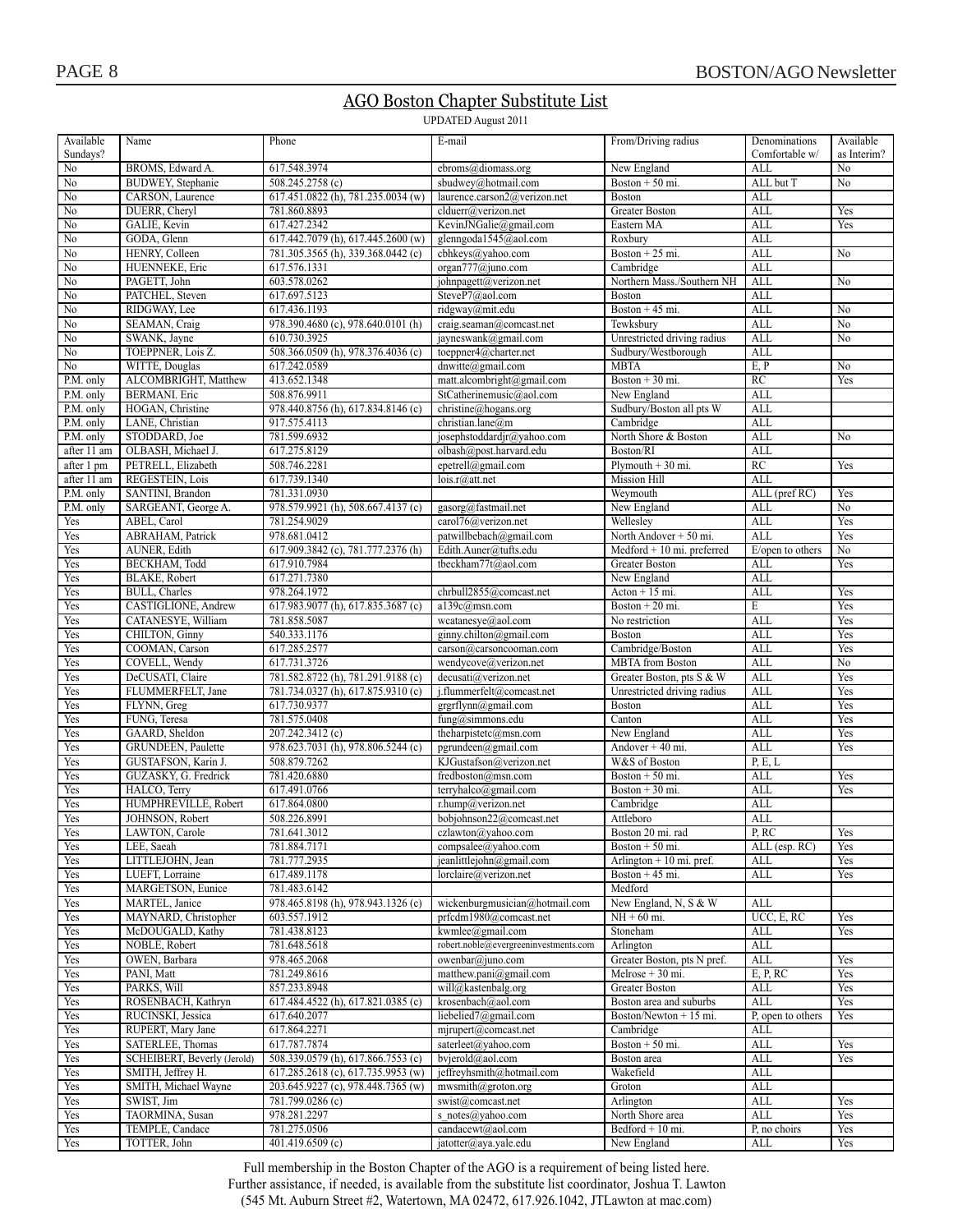## **PLACEMENT SEPTEMBER, 2011**

The date in brackets following a church's name shows when the church first requested a listing. Salary is income paid by the church. Services such as funerals (fn) and weddings (wd) with additional fees are estimated as shown.

| Denomination Hours |           | Location       | Name of Church                        | Organ           | Salary       | Est. Add'l Comp               |
|--------------------|-----------|----------------|---------------------------------------|-----------------|--------------|-------------------------------|
| Episcopal          | $10 - 20$ | Ayer, MA       | St Andrew's Episcopal Church [08/11]  | Estey           | \$13,500 to  | 4-6 $fn/2-4$                  |
|                    |           |                |                                       |                 | \$17,000     | wd                            |
| Episcopal          | 10        | Holliston, MA  | St Michael's Episcopal Church [07/11] | Rodgers         | $$15,000$ to | $5 \text{ ft} / 1 \text{ wd}$ |
|                    |           |                |                                       |                 | \$17,000     |                               |
| Episcopal          | 10        | Danvers, MA    | Calvary Episcopal Church [08/11]      | Schlicker       | \$12,000 to  | $5 \text{ ft}$ 3 wd           |
|                    |           |                |                                       |                 | \$15,000     |                               |
| <b>UCC</b>         | 13        | Braintree, MA  | UCC of Weymouth and Braintree [04/11] | Patchell        | \$15,000 to  | $10$ fn/ $10$ wd              |
|                    |           |                |                                       |                 | \$18,000     |                               |
| Episcopal          | 10        | Westford, MA   | St Mark's Episcopal Church [07/11]    | Jardine         | \$10,000     | $3$ fn/2 wd                   |
| Episcopal          | $20 - 25$ | Beverly Farms, | St John's Episcopal Church [08/11]    | Moller          | \$32,000     | $20$ fn/7 wd                  |
|                    |           | МA             |                                       |                 |              |                               |
| Lutheran           | $15 - 17$ | Needham, MA    | Grace Evangelical Lutheran Church     | Butler/Chapline | \$17,300     | Info not                      |
|                    |           |                | [07/11]                               |                 |              | furnished                     |

#### **ORGANIST/CHOIR DIRECTOR**

Please also see postings at www.bostonago.com for contact information regarding these openings. Some churches here may no longer be receiving names but have not notified placement.

The following positions have been filled: First United Methodist Church, Melrose, MA; Phillips Academy, Andover, MA; St Mary, Star of the Sea, Beverly, MA; First Congregational Church of Sharon, MA; All Saints Parish, Brookline, MA.

**LISTING YOUR CHURCH ON THIS PAGE** Contact Janet Hunt, Placement Coordinator, at janet.hunt@sjs.edu.



**Methuen Memorial Music Hall**

192 Broadway (Route 28), Methuen

## **Friday, September 16, 8 P.M. MEMORIAL CONCERT AND RECEPTION in appreciation of**

## **SALLY SLADE WARNER**

(1932 2009) Organist, church music director, carillonneur, record librarian, MMMH Trustee and friend

Leo Abbott, Barbara Bruns, Mark Dwyer, Carolyn and John Skelton, organists; Christopher Walter, piano; Allen Combs, tenor

Free Admission. All are invited. Contributions to The Great Organ Fund at MMMH may be made in Sally's memory. For more information: **www.mmmh.org**